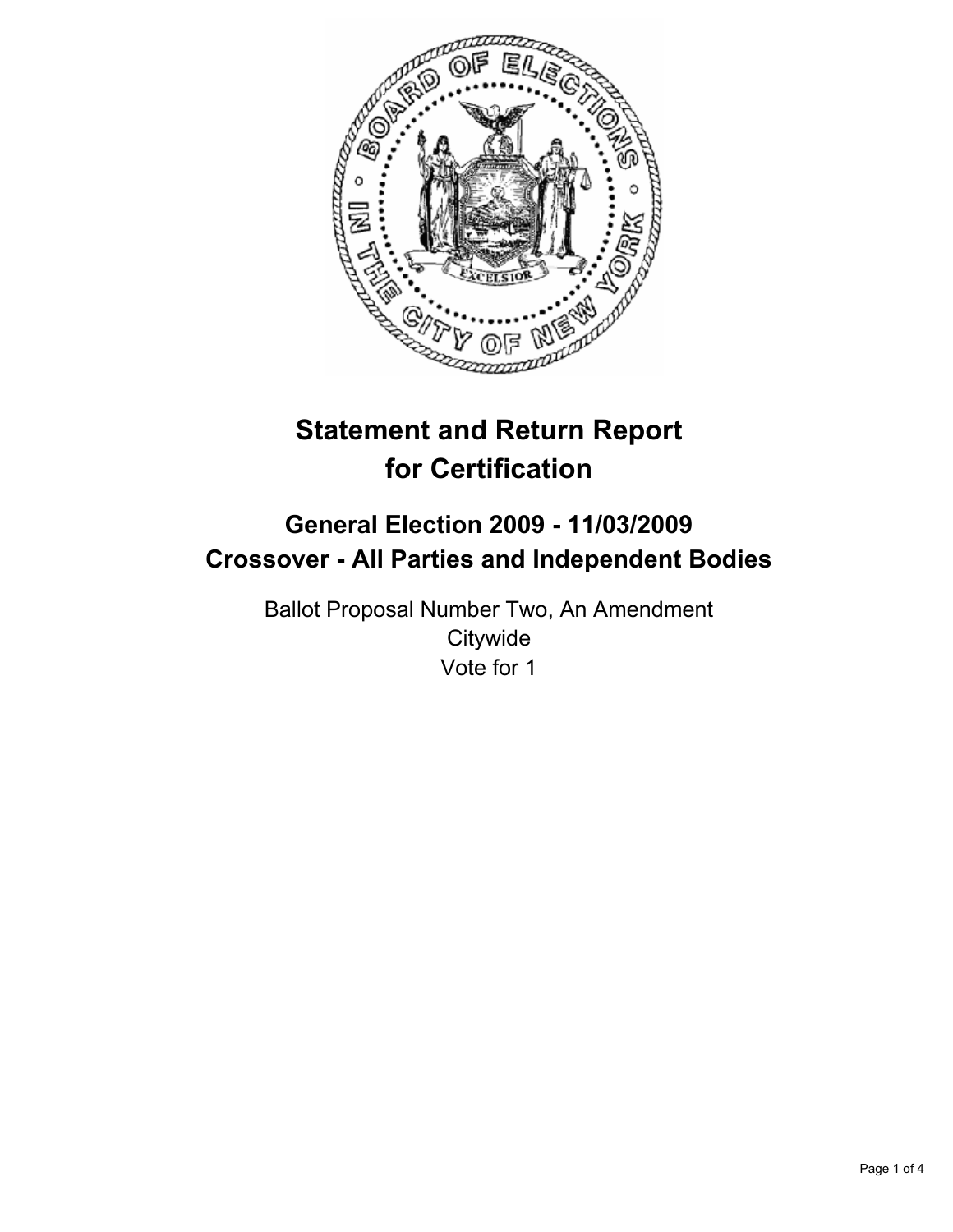

# **New York County**

| PUBLIC COUNTER       | 281,401 |
|----------------------|---------|
| <b>EMERGENCY</b>     | 964     |
| ABSENTEE/MILITARY    | 5,513   |
| <b>AFFIDAVIT</b>     | 3,728   |
| <b>Total Ballots</b> | 291,606 |
| <b>YES</b>           | 52,178  |
| <b>NO</b>            | 16,371  |
| <b>Total Votes</b>   | 68,549  |
| Unrecorded           | 223,057 |

#### **Bronx County**

| PUBLIC COUNTER       | 143,992 |
|----------------------|---------|
| <b>EMERGENCY</b>     | 635     |
| ABSENTEE/MILITARY    | 2,610   |
| <b>AFFIDAVIT</b>     | 1,701   |
| <b>Total Ballots</b> | 148,938 |
| <b>YES</b>           | 12,648  |
| <b>NO</b>            | 7,369   |
| <b>Total Votes</b>   | 20,017  |
| Unrecorded           | 128.921 |

#### **Kings County**

| <b>PUBLIC COUNTER</b> | 334,224 |
|-----------------------|---------|
| <b>EMERGENCY</b>      | 3,183   |
| ABSENTEE/MILITARY     | 5,663   |
| AFFIDAVIT             | 4,240   |
| <b>Total Ballots</b>  | 347,310 |
| YES                   | 37,690  |
| <b>NO</b>             | 18,562  |
| <b>Total Votes</b>    | 56,252  |
| Unrecorded            | 291,058 |

#### **Queens County**

| PUBLIC COUNTER       | 296,324 |
|----------------------|---------|
| <b>EMERGENCY</b>     | 474     |
| ABSENTEE/MILITARY    | 5,940   |
| AFFIDAVIT            | 2,577   |
| <b>Total Ballots</b> | 305,315 |
| <b>YES</b>           | 34,061  |
| <b>NO</b>            | 21,500  |
| <b>Total Votes</b>   | 55,561  |
| Unrecorded           | 249,754 |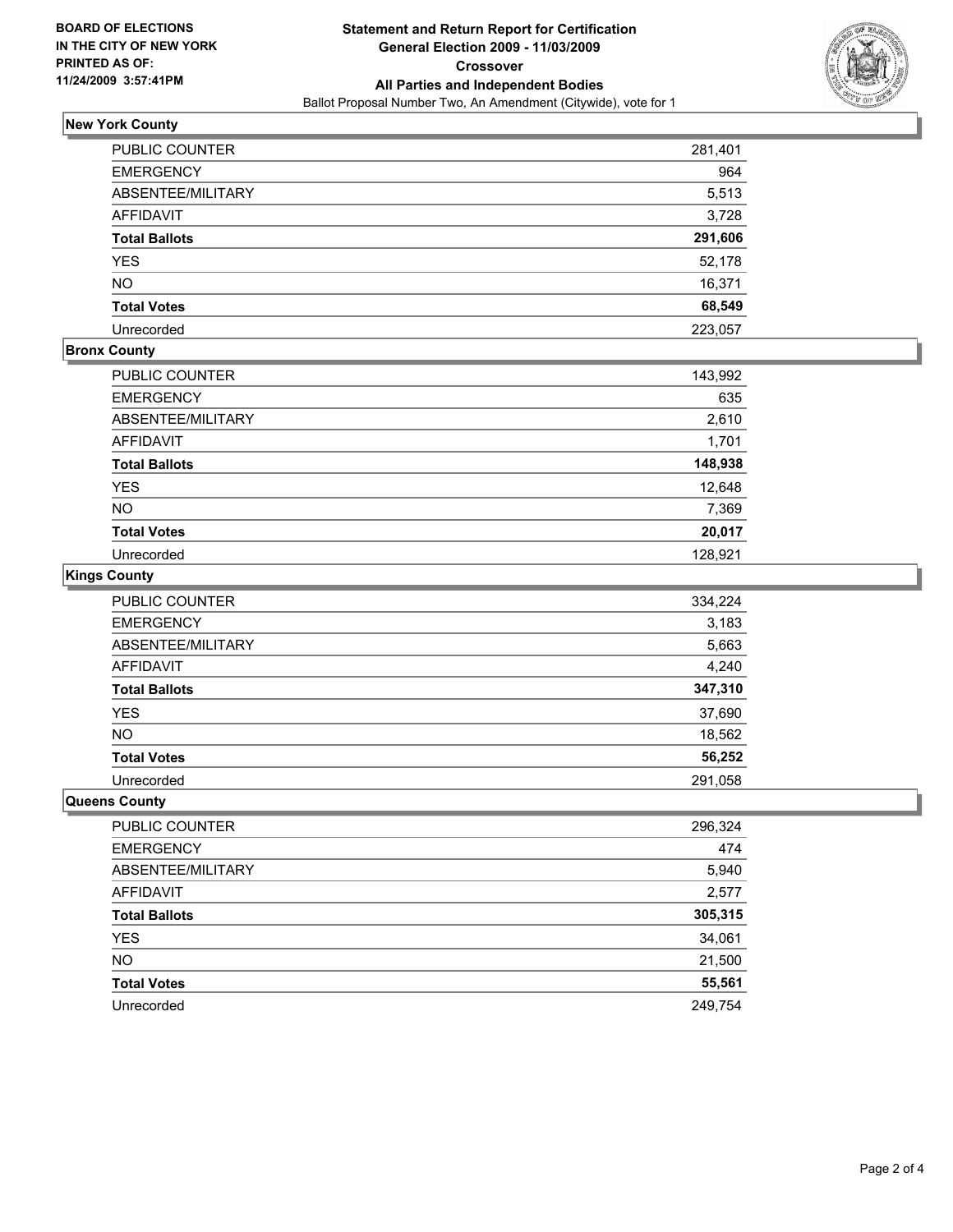

# **Richmond County**

| PUBLIC COUNTER       | 81,684 |
|----------------------|--------|
| <b>EMERGENCY</b>     | 216    |
| ABSENTEE/MILITARY    | 2,468  |
| <b>AFFIDAVIT</b>     | 520    |
| <b>Total Ballots</b> | 84,888 |
| <b>YES</b>           | 12,992 |
| <b>NO</b>            | 10,419 |
| <b>Total Votes</b>   | 23,411 |
| Unrecorded           | 61.477 |